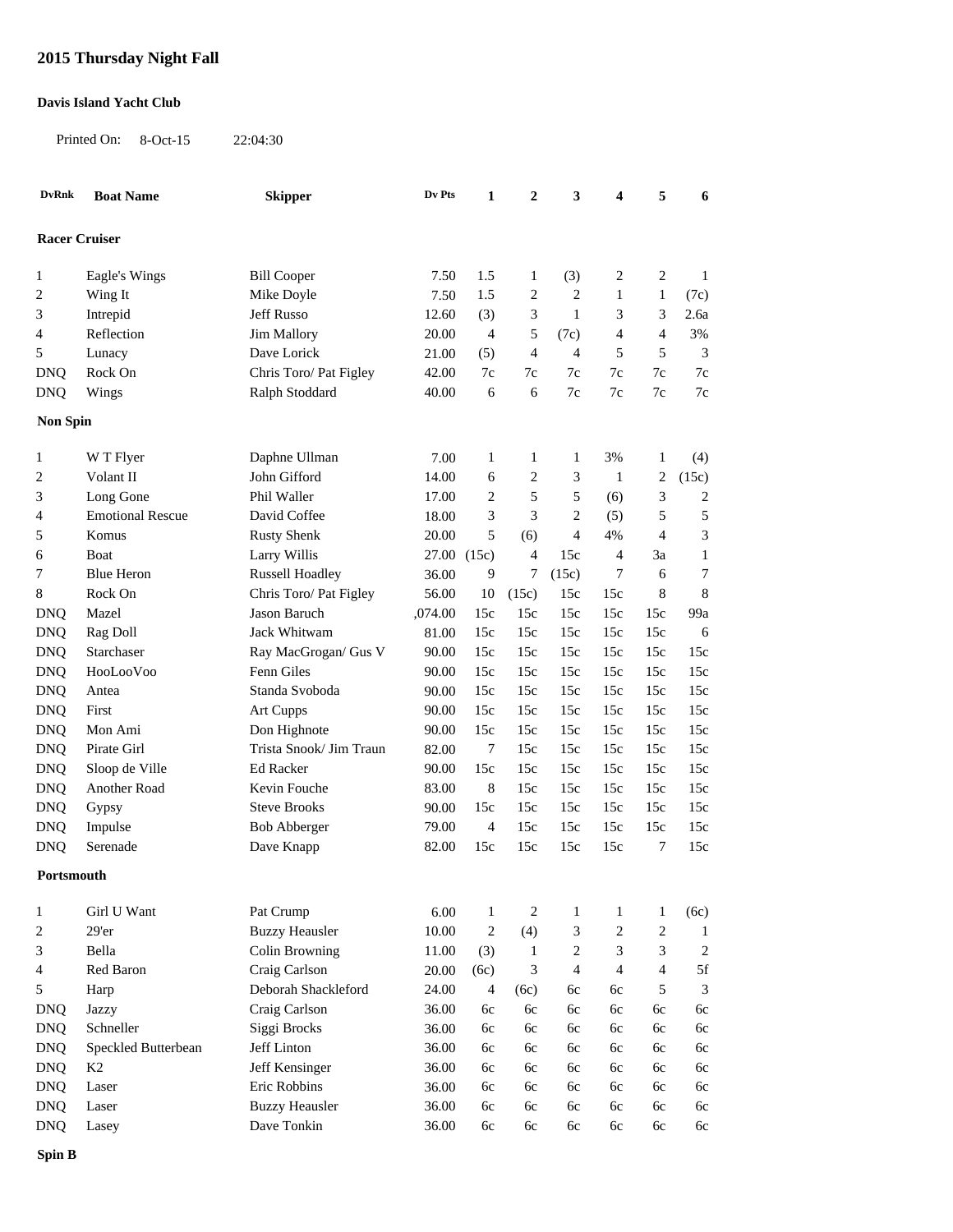| $\mathbf{1}$                       | Alliance                   | Bob Glaser/Tom Barry     | 8.00    | $\overline{c}$ | (3)            | 2              | 1              | $\overline{c}$ | 1                       |
|------------------------------------|----------------------------|--------------------------|---------|----------------|----------------|----------------|----------------|----------------|-------------------------|
| 2                                  | Tenacity                   | Ken Hardy                | 11.00   | (8)            | 5              | 1              | $\overline{c}$ | $\mathbf{1}$   | $\overline{c}$          |
| 3                                  | Bay Wolf                   | John Brennan             | 13.00   | $\mathbf{1}$   | 1              | 3              | 5              | 3              | (6)                     |
| 4                                  | Abracadabra                | Emily Kropp              | 16.00   | 3              | 2              | $\overline{4}$ | 3              | 4              | (8)                     |
| 5                                  | Junior                     | Frank Selph Jr           | 23.00   | (6)            | 6              | 5              | $\overline{4}$ | 5              | 3                       |
| 6                                  | Privateer                  | Chris Jones              | 26.40   | 5              | 4              | (6)            | 6              | 6              | 5.4a                    |
| 7                                  | Dr Bligh                   | Mike Maher               | 38.00   | (10)           | 7              | 7              | 8              | 9              | 7                       |
| 8                                  | Untouchable                | Allen Saunders           | 39.00   | 9              | 10q            | 8              | (13c)          | 8              | 4                       |
| 9                                  | Meltemi                    | Alex Korakis             | 39.00   | 7              | (13c)          | 13c            | 7              | 7              | 5                       |
| 10                                 | Forerunner                 | Tim Ruman/Frank Selp     | 48.00   | (11)           | 10q            | 9              | 9              | 11f            | 9                       |
| <b>DNQ</b>                         | Ruckus                     | Tom DiGiacomo            | ,064.00 | 13c            | 13c            | 99a            | 13c            | 13c            | 13c                     |
| <b>DNQ</b>                         | Touch 2 Play               | Martin Kullman           | 78.00   | 13c            | 13c            | 13c            | 13c            | 13c            | 13c                     |
| <b>DNQ</b>                         | VX One                     | Robby Brown              | 78.00   | 13c            | 13c            | 13c            | 13c            | 13c            | 13c                     |
| <b>DNQ</b>                         | Cat's Meow                 | Jeff Sinicki             | 78.00   | 13c            | 13c            | 13c            | 13c            | 13c            | 13c                     |
| <b>DNQ</b>                         | Mal de Mer                 | Richard Karran           | 78.00   | 13c            | 13c            | 13c            | 13c            | 13c            | 13c                     |
| <b>DNQ</b>                         | 88                         | David Ciesla             | 78.00   | 13c            | 13c            | 13c            | 13c            | 13c            | 13c                     |
| <b>DNQ</b>                         | <b>Burn Notice</b>         | Doug Fisher              | 69.00   | $\overline{4}$ | 13c            | 13c            | 13c            | 13c            | 13c                     |
|                                    |                            |                          |         |                |                |                |                |                |                         |
| Melges 24                          |                            |                          |         |                |                |                |                |                |                         |
| 1                                  | Wicked Witch               | Joe Blouin               | 6.00    | $\mathbf{1}$   | 2              | 1              | 1              | 1              | (3)                     |
| 2                                  | Firewater                  | George Haynie            | 9.00    | $\overline{c}$ | $\mathbf{1}$   | 3              | 2              | (5c)           | 1                       |
| 3                                  | Rogue                      | <b>Bob Kroetsch</b>      | 15.00   | (5c)           | 5c             | 2              | 4              | $\overline{c}$ | $\overline{\mathbf{c}}$ |
| 4                                  | Carmelita                  | J.A. Booker              | 19.00   | (5c)           | 5c             | $\overline{4}$ | 3              | 3              | $\overline{4}$          |
| <b>DNQ</b>                         | Whiplash                   | David Clement            | 30.00   | 5c             | 5c             | 5c             | 5c             | 5c             | 5c                      |
| <b>DNQ</b>                         | <b>Blade Runner III</b>    | Howie Smith              | 30.00   | 5c             | 5c             | 5c             | 5c             | 5c             | 5c                      |
| J24                                |                            |                          |         |                |                |                |                |                |                         |
|                                    |                            |                          |         |                |                |                |                |                |                         |
| 1                                  | Kraken                     | Jeffrey Siewert          | 11.00   | 3              | $\mathbf{1}$   | (4%)           | 1%             | 3              | 3                       |
| 2                                  | Sabotage                   | Nate Vilardebo           | 18.00   | (8c)           | 6q             | $\mathbf{1}$   | 8c             | $\overline{c}$ | $\mathbf{1}$            |
| 3                                  | Ragged Edge                | Dan Kresge               | 19.00   | (8c)           | 6q             | 2              | 8c             | $\mathbf{1}$   | $\overline{2}$          |
| <b>DNQ</b>                         | Rabble Rouser              | <b>Scott MacGregor</b>   | 46.00   | 8c             | 6q             | 8c             | 8c             | 8c             | 8c                      |
| <b>DNQ</b>                         | <b>Spoony Tactics</b>      | Todd & Genoa Fedyszy     | 42.00   | $\overline{c}$ | 8c             | 8c             | 8c             | 8c             | 8c                      |
| <b>DNQ</b>                         | Supernatural Fish          | Kat & Brian Malone       | 35.00   | 1              | $\overline{c}$ | 8c             | 8c             | 8c             | 8c                      |
| <b>DNQ</b>                         | <b>USA 799</b>             | Robby Brown              | 48.00   | 8c             | 8c             | 8c             | 8c             | 8c             | 8c                      |
| <b>DNQ</b>                         | Lil Gringo                 | John Izmirilian Ryan Ha  | 48.00   | 8c             | 8c             | 8c             | 8c             | 8c             | 8c                      |
| <b>DNQ</b>                         | Irish                      | Michael Horan            | 44.00   | 8c             | 8c             | 8c             | 8c             | 4              | 8c                      |
| <b>DNQ</b>                         | <b>USA 3223</b>            | Darby Smith              | 48.00   | 8c             | 8c             | 8c             | 8c             | 8c             | 8c                      |
| <b>DNQ</b>                         | Long Shot                  | John Poulson             | 48.00   | 8c             | 8c             | 8c             | 8c             | 8c             | 8c                      |
| Spin A                             |                            |                          |         |                |                |                |                |                |                         |
| 1                                  | No Limit                   | Burns/Hobbs/ Zonnenbe    | 7.00    | $\mathbf{1}$   | 1              | (3)            | $\mathbf{1}$   | 3              | 1                       |
| 2                                  | Fire & Ice                 | George Cussins           | 12.80   | (4)            | 4              | $\overline{c}$ | 2.8a           | $\overline{c}$ | $\overline{\mathbf{c}}$ |
| 3                                  | Rocket                     | Tarry Grimsdale          | 13.00   | 3              | $\overline{c}$ | $\mathbf{1}$   | 3              | (4)            | 4                       |
| 4                                  | Tampa Girl                 | <b>Bill Terry</b>        | 27.00   | 7              | (8q)           | 5              | 5              | 5              | 5                       |
| 5                                  | Mad Cow 2                  | Dave German/ Ed Ruark    | 28.00   | (11c)          | 11c            | 11c            | 2              | $\mathbf{1}$   | 3                       |
| 6                                  | Hot Water                  | <b>Jose Suarez Hoyos</b> | 28.00   | 8              | 5              | $\overline{4}$ | 4              | 7              | (11c)                   |
| 7                                  | Morning Glory              | Leslie Fisher            | 35.00   | 2              | 3              | 8f             | (11c)          | 11c            | 11c                     |
| 8                                  | Jo Jo                      | Ray Dunn                 | 40.00   | (11c)          | 6              | 11c            | 6              | 6              | 11c                     |
| $\mathbf{D} \mathbf{N} \mathbf{Q}$ | Time Bandit                | George Haynie            | 66.00   | 11c            | 11c            | 11c            | 11c            | 11c            | 11c                     |
| <b>DNQ</b>                         | Kicks                      | Peter Hartleb            | 66.00   | 11c            | 11c            | 11c            | 11c            | 11c            | 11c                     |
| <b>DNQ</b>                         | J-Hawk                     | Dave Arata               | 60.00   | 5              | 11c            | 11c            | 11c            | 11c            | 11c                     |
| <b>DNQ</b>                         | <b>Attractive Nuisance</b> | Jamie Myers              | 58.00   | 6              | 11c            | 8f             | 11c            | 11c            | 11c                     |
| <b>DNQ</b>                         | Double Down                | Neal Burns/ Robert Hobb  | 66.00   | 11c            | 11c            | 11c            | 11c            | 11c            | 11c                     |
| <b>DNQ</b>                         | Wired                      | Allen Thomas             | 66.00   | 11c            | 11c            | 11c            | 11c            | 11c            | 11c                     |
| Cats                               |                            |                          |         |                |                |                |                |                |                         |
|                                    |                            |                          |         |                |                |                |                |                |                         |
| <b>DNQ</b>                         | Sundance                   | Craig Carlson            | 2.00    | 0c             | 0c             | $0\mathrm{c}$  | 2c             | 0c             | 0c                      |